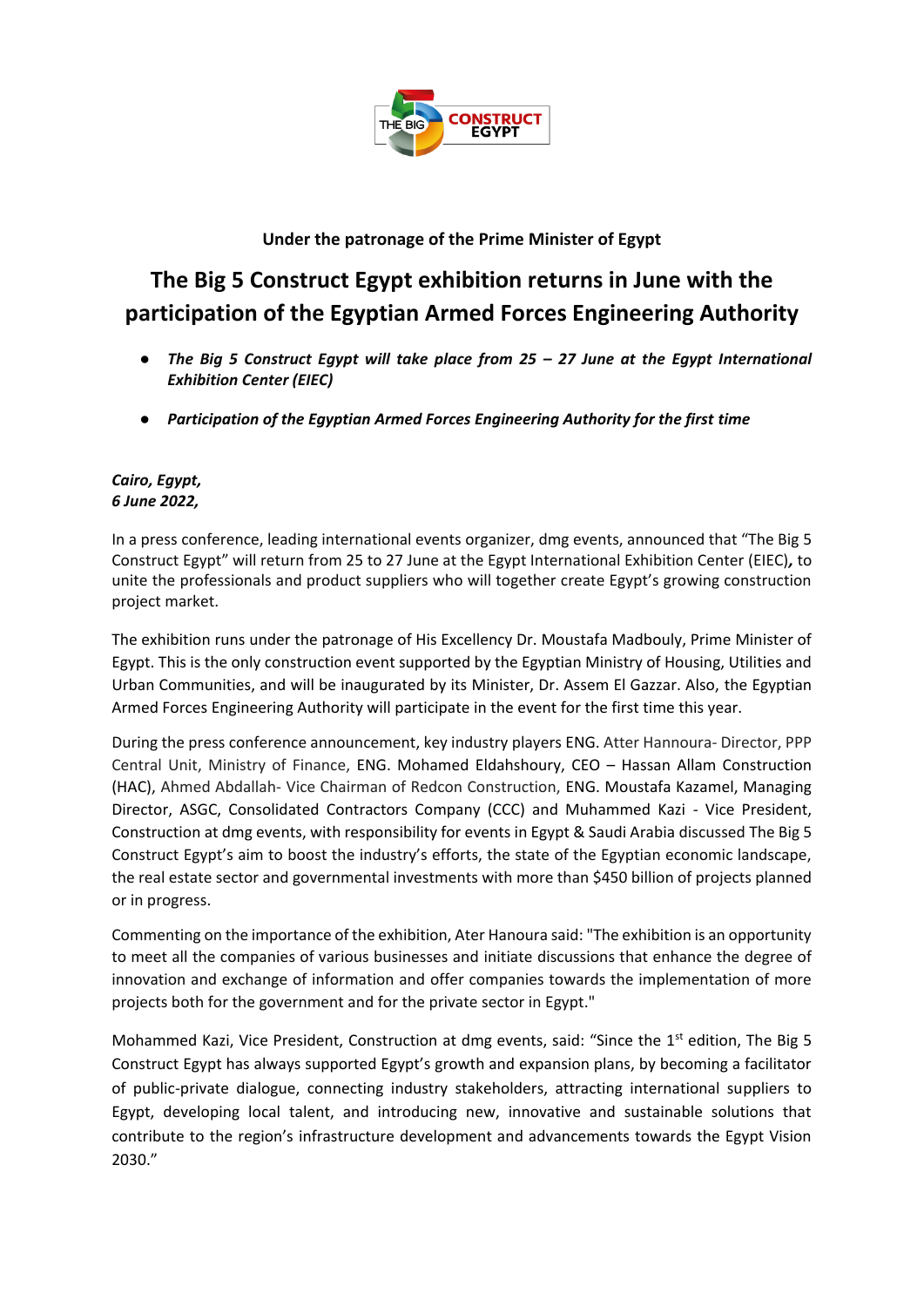

"Egypt is predicted to account for 30% of the MENA construction market by the end of this decade; in such an exponentially growing and vital sector, it is important for its leaders to be able to meet and have constructive conversations through such events to maximize on the developmental impact on the national economy. " Moustafa Kazamel – Managing Director, ASGC Egypt

#### **Bringing experts together**

With an international presence of exhibitors and buyers from across Africa coming together to discuss cross-border opportunities, Ministers, government officials, industry leaders, innovation enablers, and project owners are set to convene this June to facilitate collaboration and catalyze change at the country's most important gathering for the construction and infrastructure community - The Big 5 Construct Egypt.

The exhibition aims to bring together the investment and infrastructure communities, promote innovation dialogue and develop new partnerships. To that effect, over 230 exhibitors from 21 countries will demonstrate their latest products, technologies and services across the full construction cycle including Plant Machinery & Vehicles, Building Materials & Tools, MEP Services, Building Interiors & Finishings, and Smart Building Solutions, while visitors will be able to find what they are looking for under one roof.

The event will also host free-to-attend CPD (Continuing Professional Development) certified talks covering pressing topics such as "Green buildings & climate change", "Challenges in planning infrastructure projects", "How to increase your productivity using BIM", "The application of FM standards from design phase" and "The Strategic PMO: Transforming construction project delivery". Over 20 sessions will be offered across Engineering, Project Management, Facilities Management and Sustainability.

The Big 5 Egypt Leadership Conference will be back for its second edition, bringing together industry leaders to share knowledge, experience, and ideas to create plans that will help transform Egypt's cities and infrastructure, preparing the nation for the future. The top-level agenda will include a keynote speech by Zanzibar's Minister of State President's Office Responsible for Economy and Investment, Hon. Mudrick Soragha. Attendance to the landmark programme is by invitation only.

In addition to the exhibition, dmg events are also hosting The Big 5 Egypt Impact Awards, celebrating people, organizations and projects for their innovative ideas and continuous efforts to drive Egypt's development and transformation. Top competing categories for this year are Female Construction Leader of the Year, Sustainable Initiative of the Year, Innovation of the Year and Smart City Initiative of the Year. The awards will be held on the last day of the exhibition and a list of 104 finalists can be found on the event's website.

"Egypt is a fascinating market that just keeps on flourishing, and we are proud to be part of this success. We will keep on reinforcing our commitment to the industry and Egypt, and look forward to rallying the global construction market here in Cairo this month." Kazi concluded.